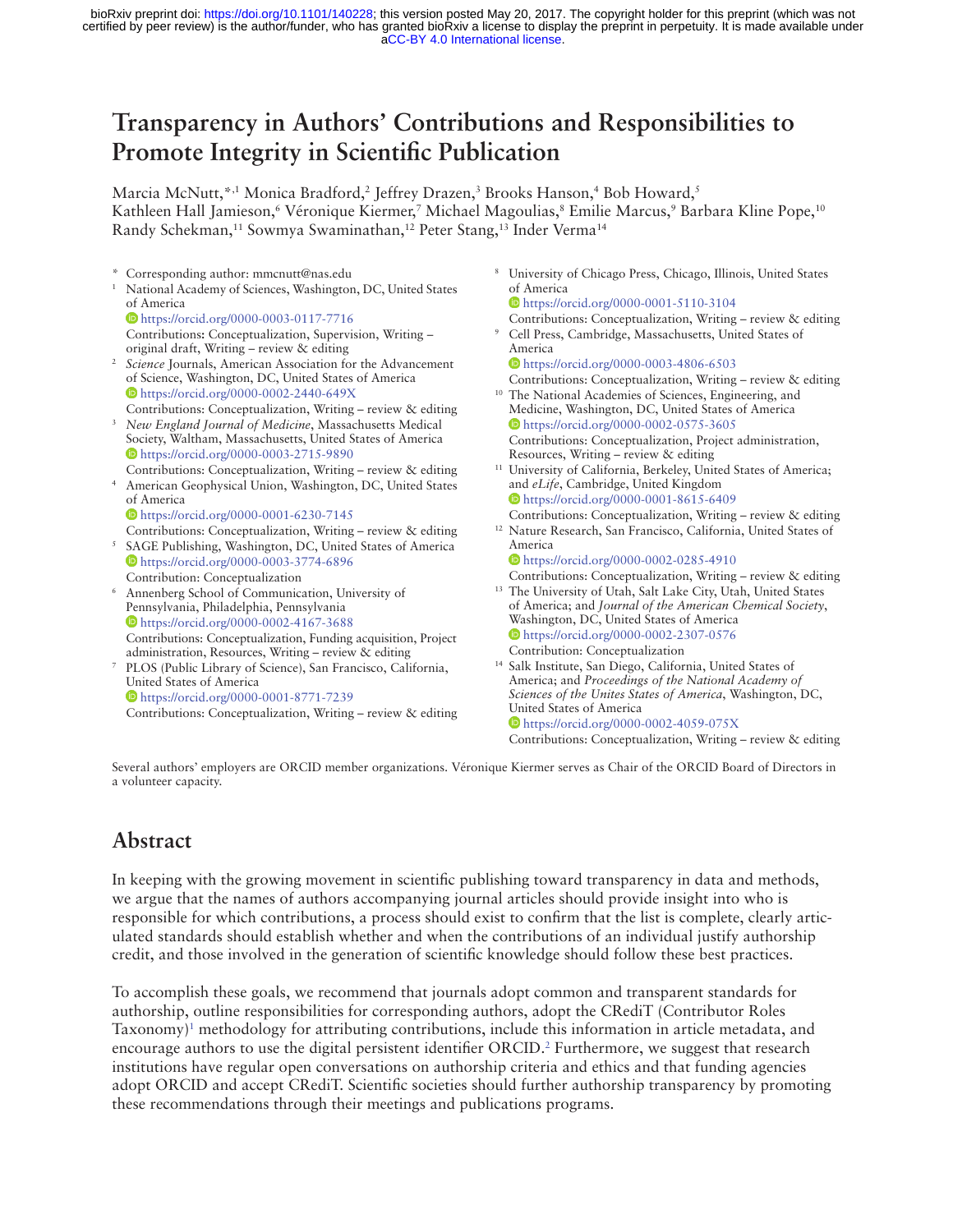## **Challenges and Opportunities**

The increase in international and interdisciplinary collaboration and the appearance of papers with hundreds of authors have complicated authorship practices in scientific publishing. At the same time, as pioneering journals have demonstrated, the digital revolution has made it possible to collect and quickly access author metadata. In response to these new challenges and opportunities, the science community should systematically address authorship practices that are too often obfuscated by uncertainty and confusion.

Publications are an important measure of research productivity for scientists across all disciplines. Publications, and citations to them, are in fact "the coin of the realm." Despite the importance of scientific authorship to the professional prospects of scientists, the concept of "authorship" remains clouded. Does the order of authorship signify a descending level of contribution to the work? Not always. Is the first author responsible for verifying that all authors have acted responsibly? Not necessarily. Neither does the list of authors reveal to whom questions on specific aspects of the research should be directed nor who should be credited for a particularly groundbreaking aspect of the paper. Having an individual's name listed among the authors does not even guarantee that the person contributed anything to the research. Nor does the specification of authors necessarily include all those who made substantive contributions to the work. The lack of openness and transparency on authorship stands in stark contrast to the rapid progress that journals have made on a number of other issues, such as access to data, materials, samples, and code.

These concerns prompted the National Academy of Sciences President Marcia McNutt to convene a small group from leading journals and scientific organizations at the Annenberg Retreat at Sunnylands in Rancho Mirage, California, in February 2017 to discuss how to promote standards that would increase transparency in author contributions to research papers in the natural and social sciences. Because these organizations represented serve a global scientific audience, we believe the proposed recommendations could apply internationally.

The retreat was premised on the assumptions that a more transparent and standardized approach to authorship might prove useful to (1) authors in clarifying their contributions and roles; (2) proposal evaluation, hiring, tenure and promotion, and awards committees in assigning credit to authors for their contributions in multi-authored papers; (3) investigators in determining culpability in cases of scientific misconduct; (4) readers in directing queries on data, materials, methods, and other questions about the research; (5) researchers and program managers in preserving more granular data on how complex science is conducted; and (6) research organizations, including universities and centers, in establishing authorship protocols for their scholars.

## **Promoting Practices That Protect the Integrity of Authorship**

The notion of authorship implies both credit and accountability.<sup>3</sup> Yet the authorship conventions vary across disciplines,<sup>4, 5, 6</sup> across cultures internationally,<sup>7</sup> and even between research groups/labs. The various conventions include expectations for what effort earns authorship, what the order of authorship signifies (if anything), how much accountability for the research the corresponding author assumes, and the extent to which authors are accountable for aspects of the work that they did not personally conduct. Authorship practices that are considered detrimental to research<sup>8</sup> are

- "ghost authors"<sup>9</sup> (authors who contributed to the work but are not listed, generally in order to hide a conflict of interest from editors, reviewers, and readers);
- "guest/gift/honorific authors["10](#page-7-3) (individuals given authorship credit who have not contributed in any substantive way to the research but are added to the author list by virtue of their stature in the organization);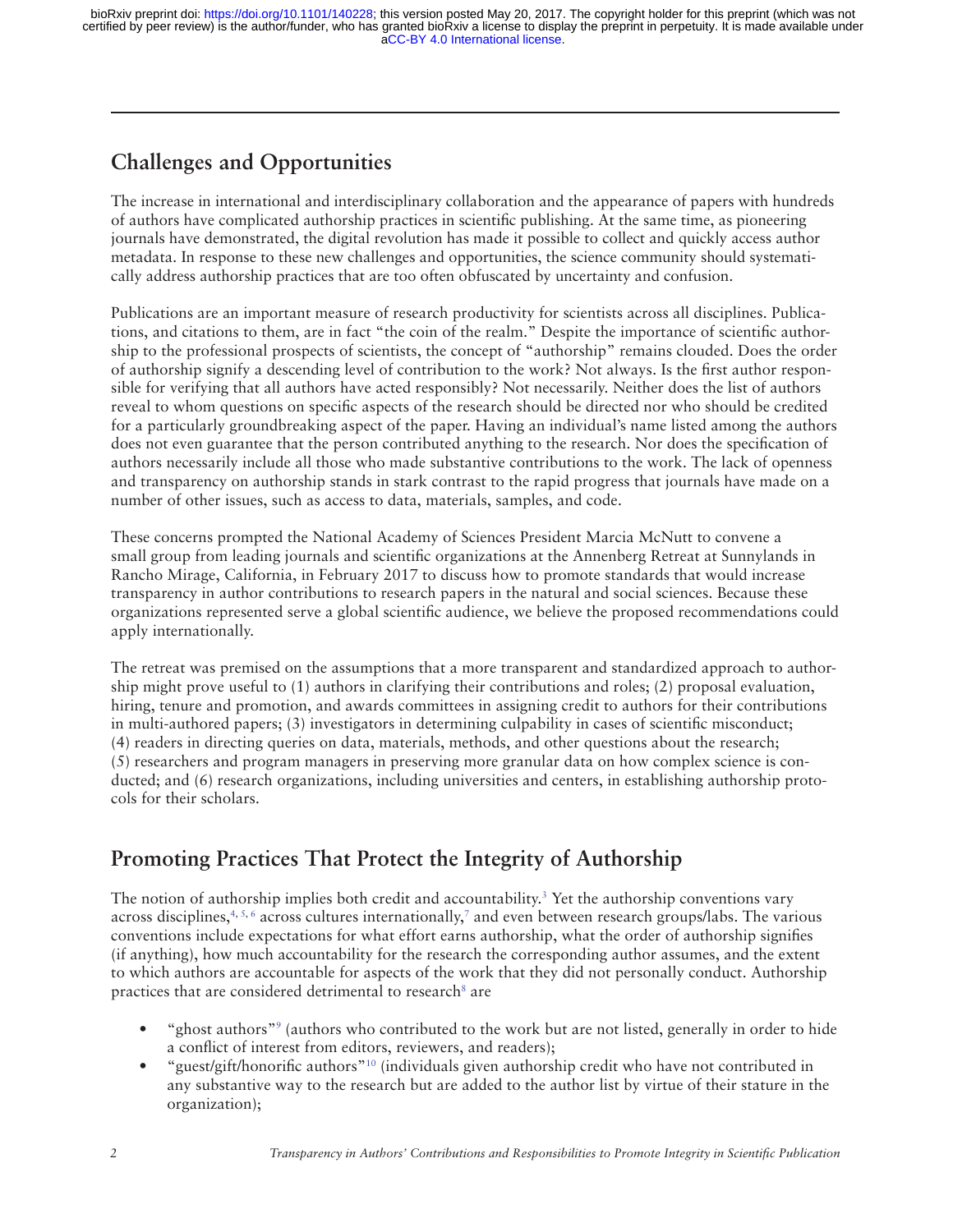- "orphan authors" (authors who contributed materially to the work but are omitted from the author list unfairly by the drafting team); and
- "conscripted authors" (unwitting authors who had no part in the work but whose names are appended to the paper without their knowledge to increase the likelihood of publication).

To protect the integrity of authorship, a number of journals have published author disclosure policies.<sup>11</sup> These statements generally require those identified as authors to specify their contributions to the final work, sometimes using pre-set categories. The resulting self-declarations may be published as a statement within the article, for example, in the acknowledgments. However the form of these contribution statements and the ways in which they are presented/embedded in a paper vary widely. Because the disclosures are at present rarely captured in the journal metadata, the record of author contribution cannot readily be independently confirmed and aggregated on curricula vitae or as part of the author's ORCID record. At the same time, the common practice of linking the identity of the author to the contribution by initials only makes it impossible to search the record electronically. Capture via the metadata could expedite preparation of proposals and employment applications and provide more granular information for tenure and promotion committees. Such standardized metadata would also facilitate the study of authorship practices and an evidence-based approach to their influence on research assessment.

A more transparent system of declaring author contribution will protect the integrity of science by

- expediting reader requests for access to samples, code, data, materials, or more information on experimental methods;
- limiting collateral damage if certain restricted elements of the study are found to be unreliable;
- ensuring fairness in that all authors receive credit for their actual contributions; and
- discouraging or preventing unethical authorship practices.

We therefore make the following recommendations for achieving a more transparent system of assigning author credit for contributions in the scholarly literature.

### **Recommendations for Journals**

The following recommendations are best practices currently in use in leading scientific journals.

#### *Set standards for authorship*

Journals should increase authorship transparency by promulgating standards specifying the contributions that warrant authorship, indicating the responsibilities that are entrusted to corresponding authors (CAs), and implementing cross-publisher standardized electronic methods of capturing author contributions in journal metadata. As the first step, we recommend that journals adopt the following statement as a best disclosure practice for crediting all authors of a paper:

Each author is expected to have made substantial contributions to the conception or design of the work; or the acquisition, analysis, or interpretation of data; or the creation of new software used in the work; or have drafted the work or substantively revised it; AND has approved the submitted version (and any substantially modified version that involves the author's contribution to the study); AND agrees to be personally accountable for the author's own contributions and for ensuring that questions related to the accuracy or integrity of any part of the work, even ones in which the author was not personally involved, are appropriately investigated, resolved, and documented in the literature.

This statement is adapted from a similar one developed by the International Committee of Medical Journal Editors (ICMJE) that is widely used within the medical publishing community. The statement has been generalized to encourage broader adoption.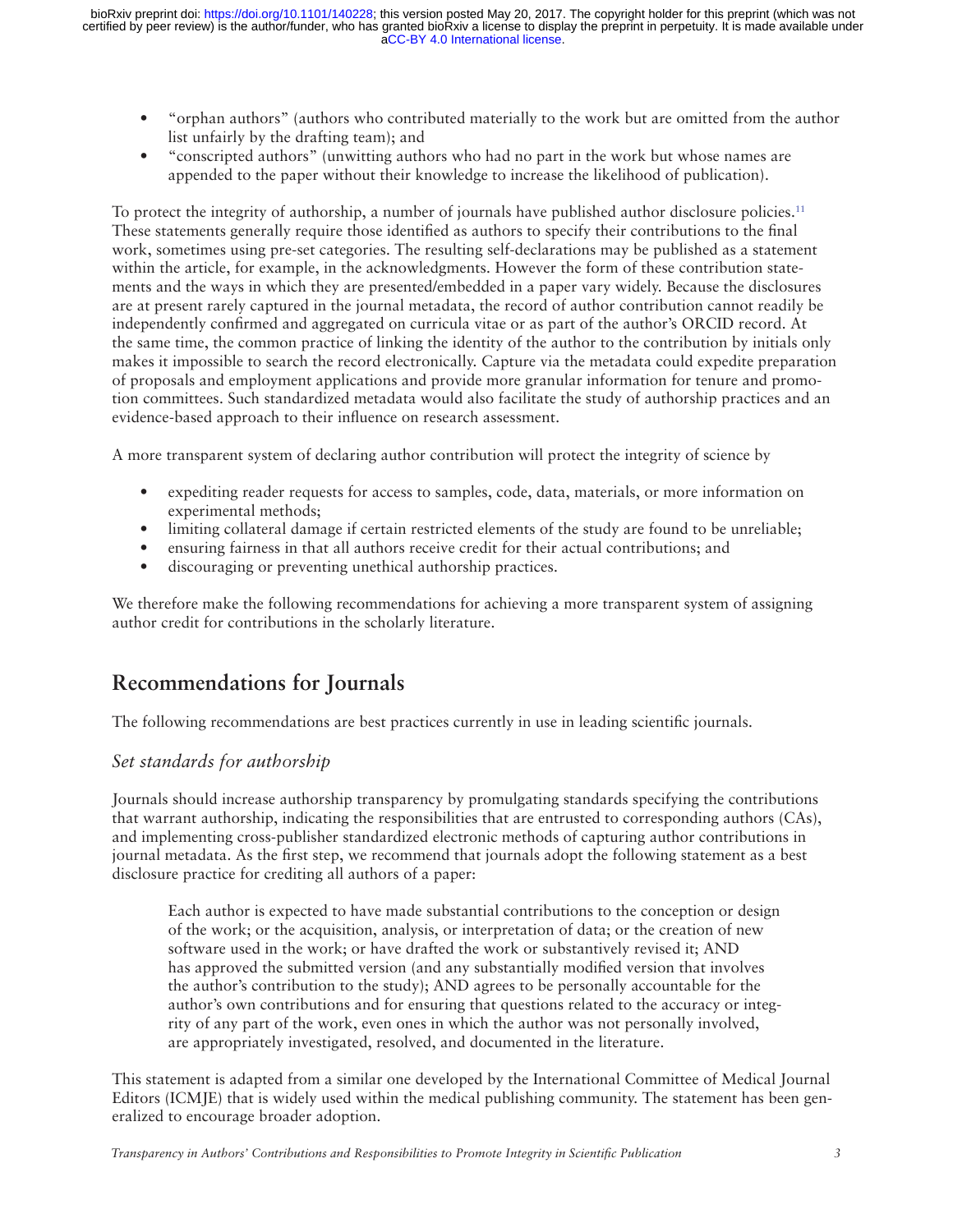### *Provide expectations for corresponding authors*

Second, journals should clearly articulate their expectations for CAs. The CA should ensure that all listed authors have approved the manuscript before submission to a journal and that all authors receive the submission and all substantive correspondence with editors, as well as the full reviews. Journals should ask the CAs to verify that all data, materials (including reagents), and code, even those developed or provided by other authors, comply with the transparency and reproducibility standards of both the field and journal. This responsibility includes but is not limited to (1) ensuring that original data/materials/code upon which the submission is based are preserved and retrievable for reanalysis; (2) confirming that data/materials/ code presentation accurately reflects the original; and (3) foreseeing and minimizing obstacles to the sharing of data/materials/code described in the work. In short, the CA should be responsible for managing these requirements across the author group and ensuring that the entire author group is fully aware of and in compliance with best practices.

Journals might also task the CAs with fulfilling other requirements for publication (e.g., verifying that the appropriate research oversight review committees have approved the research and confirming that any required Material Transfer Agreements were obtained). It is likely that the CAs will be responsible for delivering the necessary publication paperwork from coauthors (e.g., competing interest forms, author contribution forms, funding information, etc.).

To discourage the unethical authorship practices described above (see Promoting Practices That Protect the Integrity of Authorship), journals should also require that CAs reveal as appropriate whether the manuscript benefited from the use of editorial services that, if undeclared, might constitute an undisclosed conflict of interest. Examples include use of an editor from an organization that may have a vested interest in slanting the results or reliance on a technical writer at a level that would warrant authorship credit. These situations might variously be addressed by including a statement in the acknowledgments, by describing the effort in the methods section, or by adding an author. Many journals require CAs to indicate whether any authors on earlier versions have been removed or new authors added and why. This simple step discourages the practice of guest authors or orphan authors. CAs should also assume responsibility for ensuring that all authors who deserve to be credited on the manuscript are indeed identified, that no authors are listed who do not deserve authorship credit, and that author contributions, where they are provided, are expressed accurately. It is incumbent on the corresponding author to ensure that all authors (or group/lab leads in large collaborations) have approved the author list and contribution description.

#### *Commit to the use of CRediT*

Our third recommendation for journals is that they commit to use or, where appropriate, adapt CRediT<sup>[12](#page-7-5)</sup> (Contributor Role Taxonomy) as, in our estimation, the best available method for embedding authors' contributions in journal metadata. Because CRediT was designed by a stakeholder group consisting of practitioners and researchers from the physical, life, and social sciences, it captures broadly the perspectives of research publishing in these domains. The 14 CRediT categories for contributor roles are evidence based in that they were distilled from free-form author statements and acknowledgments. Insofar as CRediT is experiencing increasing uptake by the author community, adopting or adapting this standard is a better approach than devising a new one.

Uniformity of declarations across journals is in the authors' best interests because such statements will not need to change if the same paper is rejected and submitted to another journal or if the same research team with similar roles submits a follow-on study to the same or another outlet. Journals' adoption of CRediT in both human- and machine-readable forms, that is as part of the publication and its metadata, will facilitate transparency of author contributions in different contexts—via syndication, indexing services, and possibly future applications.

Moreover, asking the authors to agree on author contribution statements as the manuscript is finalized is likely to be a more accurate record of what transpired than asking participants to recall the information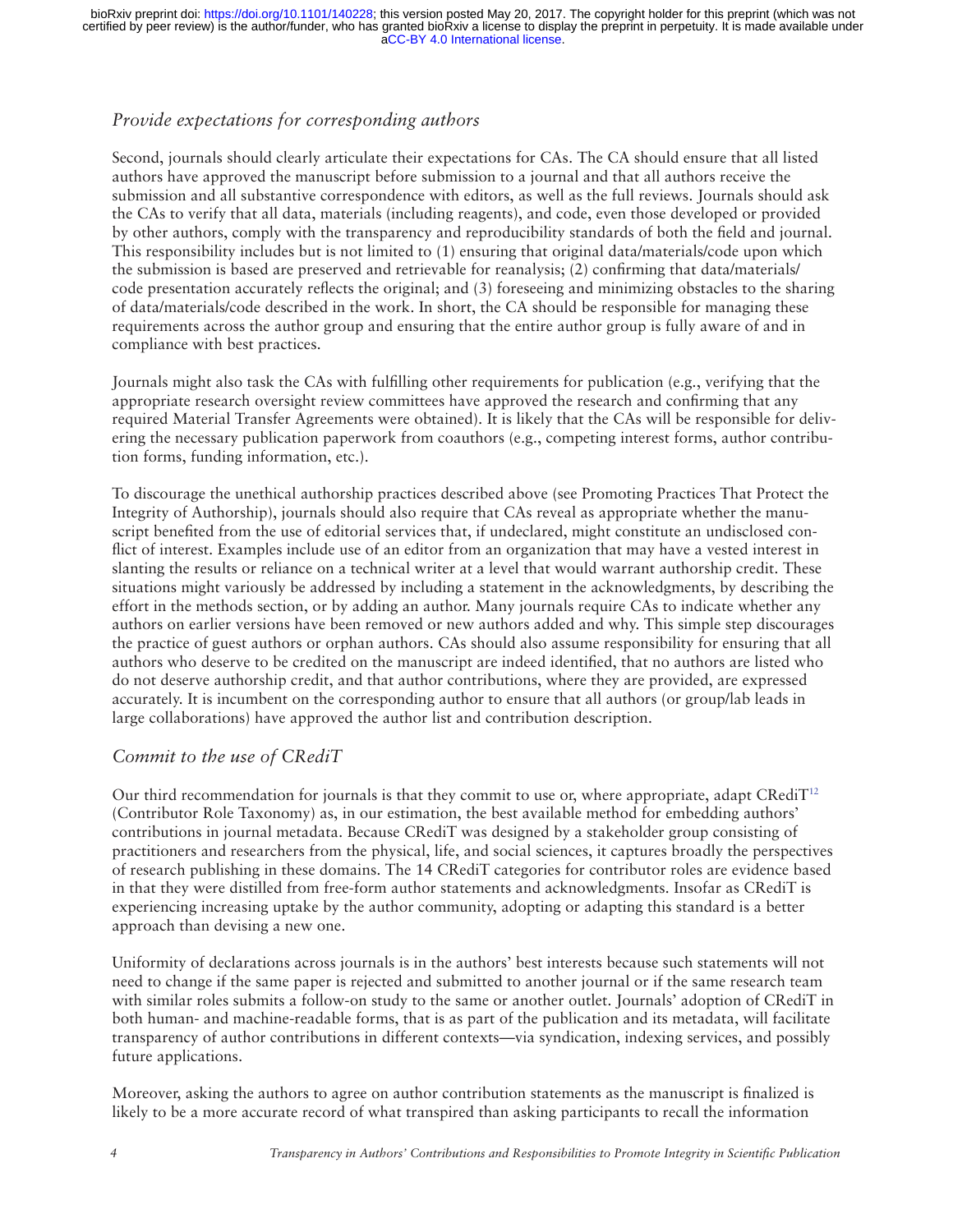post facto (e.g., when authors are considered for promotion, research grants, or major prizes). CRediT offers a standard vocabulary and a consistent framework to facilitate authorship discussions amongst contributors to a study. In this regard, it is important to note that the taxonomy includes but is not limited to traditional authorship roles. It is intended to describe authors' contributions within the framework of authorship standards, not to define such standards. Adopting CRediT would also help alleviate some of the confusion across disciplines and cultures regarding meaning in author order. These differences are currently so ingrained that forcing a common standard is impractical and will be unnecessary if CRediT becomes widely adopted.

We recommend that the CRediT roles be embedded within author metadata rather than as a separate paragraph of text, often linked just to author initials. This would allow contribution information to be transmitted to abstracting and indexing services and other databases such as CrossRef and ORCID and provide a common machine-readable format across journals. We recognize that full implementation will require some further development of common schemas and standards across journals, organizations, and communities.

We recognize that adoption of CRediT by journals is an aspirational goal but believe that now is the time, in the early phases of journal experimentation with attributing contributions to authors, to champion this standard and its widespread adoption. We note that there are significant benefits in some of the formats currently implemented (e.g., note the specificity in author contributions in a recent *Nature* article[13](#page-7-6)). Use of CRediT need not be the only approach for a journal to capture how each author earned the right to be listed (e.g., additional information can be captured in acknowledgments or footnotes), but if CRediT is available consistently, in machine-readable form and through the journal metadata, author contributions will transition from hearsay to quantifiable evidence.

### *Encourage authors to adopt ORCID and other standard identifiers*

Finally, we believe that all journals in the physical, life, and social sciences should strongly encourage author adoption of ORCID. In order to eliminate name confusion and ensure appropriate attribution of publications and citations to the correct authors, many major journals are already requiring ORCID iDs for first, corresponding, or all authors. When combined with CRediT, the potential exists to reliably link author records to publications, to capture author contributions in the journal's metadata, and to track and retrieve an individual's authorship contributions across publications and across time. Although it cannot alone guarantee secure identity, adoption of ORCID is one more check against author identity fraud.

Other persistent identifiers (PIDs) have emerged to uniquely identify different funders of research, and a multi-stakeholder collaboration is ongoing to establish standard PIDs for institutions. At the same time, some fields have adopted PIDs for samples. Development is under way to explore or extend PIDs for repositories and instruments that would lead to further transparency and integrity. We encourage journals to follow these developments and prepare for wider adoption when standards emerge.

### **Recommendations for Other Stakeholders**

The focus of the Sunnylands retreat was on the role of journals because most of those in attendance represented that sector. However, editors and publishers realize that they are but one group involved in the process of protecting the integrity of authorship.

#### *Universities/research institutions*

Universities and other research institutions play a central role as well. Recognizing that these institutions house most of those whose scholarly work appears in journals, we recommend that departments and other research organizations develop, post, distribute, and regularly review and update their policies on authorship. This process should actively involve faculty/investigators, postdoctoral scholars, graduate and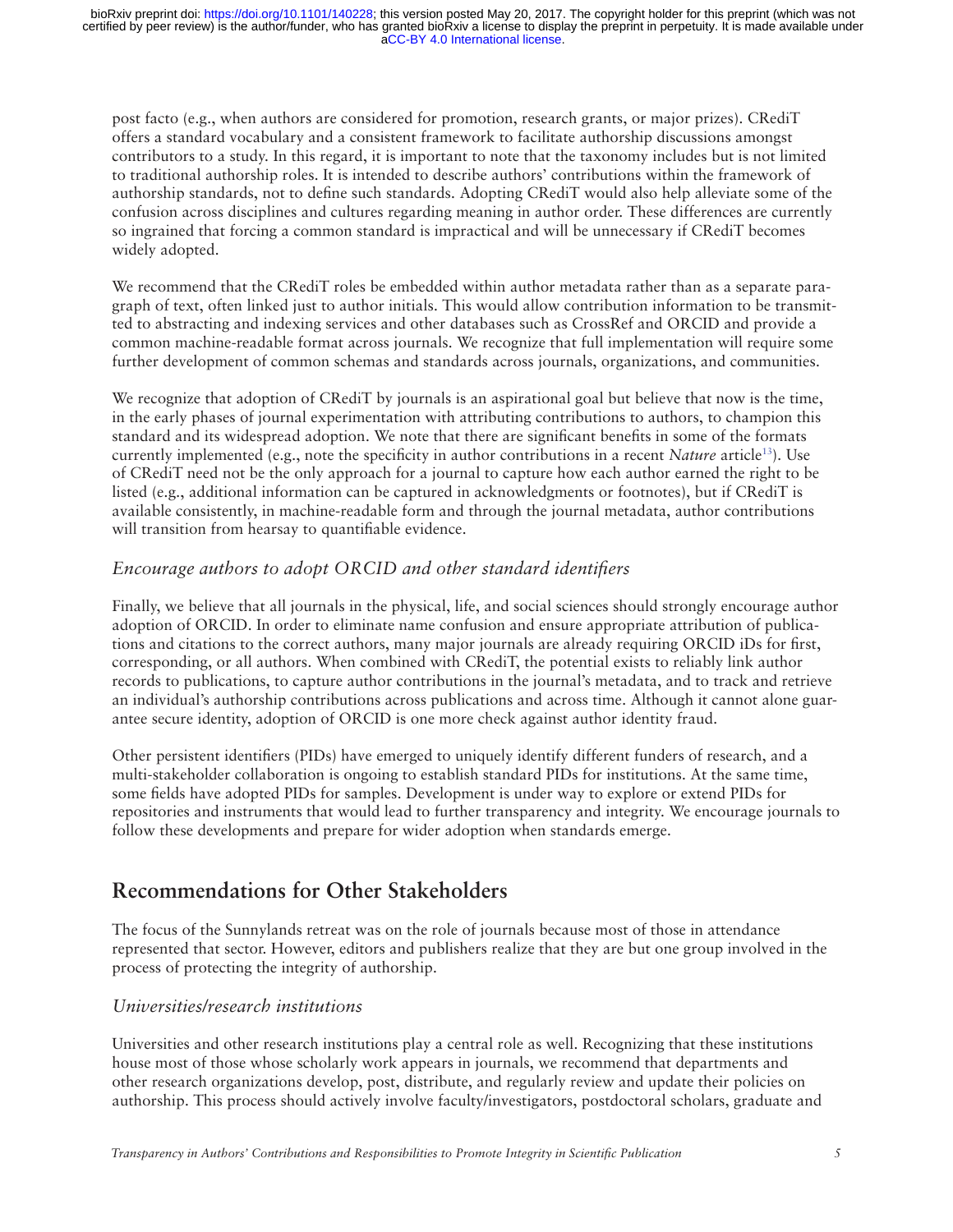undergraduate students, staff, and any others making important contributions to scholarship in the sciences. Questions answered by these policies would include how the organization or a research team within it decides which contributions warrant first authorship, co-authorship, acknowledgments, or no mention. We recognize that these decisions vary with the culture of various disciplines and nations. But transparency in how the decision is made before the research is undertaken can avoid later conflicts that journals are ill equipped to mediate.

Universities/research institutions worldwide should encourage open conversations, at least annually, at the departmental level about both the policy and criteria for authorship. The goals of this recommendation include familiarizing students, postdoctoral scholars, and new employees (including foreign visitors) with the norms of the field; standardizing criteria among and across laboratories within the same department; and making all parties aware of norms characterizing the production and crediting of science. To ensure that the same criteria for authorship are applied to personnel from different laboratories, universities should expect principal investigators involved in multi-laboratory collaborations (even if across universities) to engage in the same discussion. When two students make the same level and kind of contribution to a collaborative study, their status as author should not depend on the lab with which the student is affiliated.

#### *Funding agencies*

Funding agencies could easily tip the scales toward widespread acceptance of a truly international standard for the unique identity of scholars by adopting ORCID as the preferred/default system for their principal investigators. If every investigator supported by U.S. and international funding agencies was required to use an ORCID iD, the standard would become the norm. A positive step in this direction was the recent decision by the European Commission to recommend the adoption of ORCID as its preferred system of unique identifiers for its 9th Framework Programme[.14](#page-7-7) Additionally, it would be helpful if in requests for bibliographical references in support of an application as well as in progress reports, funding agencies were to accept representation of the applicant's contributions to the work as expressed via CRediT—for example, by accepting citation formats that allow the expression of CRediT terms so as to capture the applicant's contribution to collaborative research. In the near future, support from funding agencies will be required to underwrite efforts to seamlessly integrate CRediT, ORCID, journal metadata, and scholarly archives, including public archives.

#### *Scientific societies*

Many scientific societies have strongly endorsed efforts in transparency through editorials in their journals, special sessions at their meetings, and policies in their own publishing programs. We suggest that they build on these efforts by organizing special sessions on the topic of integrity in authorship at scientific meetings to discuss issues relevant to each society. Each organization should consider how the society can move briskly in its own journal publishing program to implement the recommendations in this white paper. These should include updates to their author instructions and guidelines.

### **Further Steps**

We recognize that the path we have outlined, while a leap forward in authorship transparency, leaves a number of vexing issues unresolved. CRediT provides a taxonomy of contributor roles, but does not allow for a hierarchy much less quantification of contributions by those on a research team: Who took the lead on the data analysis? Who provided the most significant insight in the data interpretation? Furthermore, the broad categories of contribution do not allow for additional detail on exactly what each author did. If three authors provided modeling, which one created the ocean model, which one conceived the atmospheric model, and which one provided the carbon model?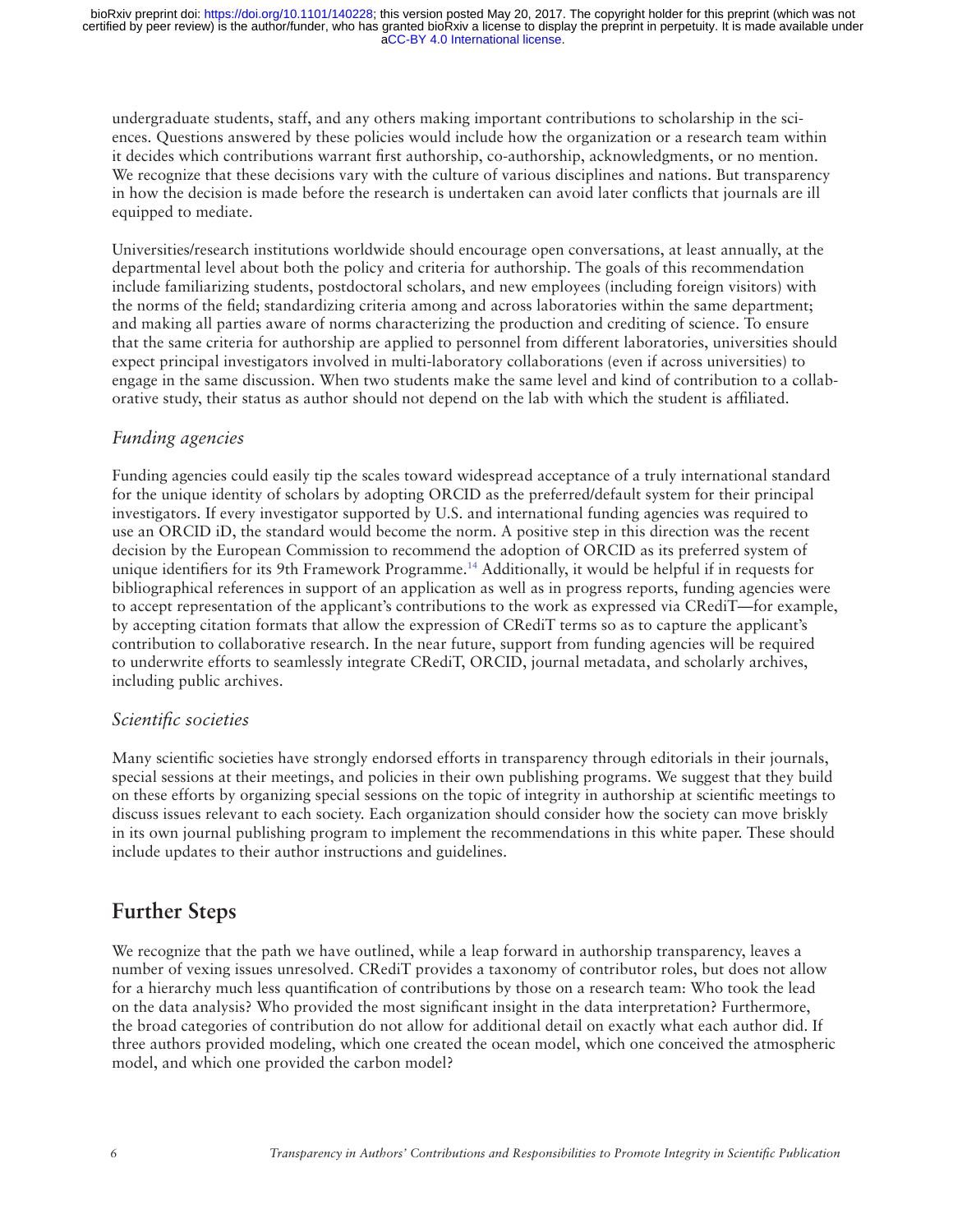[aCC-BY 4.0 International license.](http://creativecommons.org/licenses/by/4.0/) certified by peer review) is the author/funder, who has granted bioRxiv a license to display the preprint in perpetuity. It is made available under bioRxiv preprint doi: [https://doi.org/10.1101/140228;](https://doi.org/10.1101/140228) this version posted May 20, 2017. The copyright holder for this preprint (which was not

To address such questions, we encourage the creation of a cost-free, Web-based tool that facilitates author experimentation about ways to increase transparency and accountability in authorship beyond what is currently possible with CRediT. This tool would need to build authorship lists and contribution statements containing a certain minimum threshold of information required by journals. We propose this information would include ORCID iDs and the machine- and human-readable CRediT roles. The tool could also allow authors to experiment by

- assigning microcredits (e.g., attributing tables, figures, etc. to individual authors);
- establishing leading and supporting roles in each of the CRediT categories;
- adding further narratives to provide more context for the contribution (e.g., exactly which data collection, which code development, etc.);
- allowing authors to put percentages of effort in each category (e.g., "I spent  $25\%$  of my time on the project in each of the following categories: data collection, data analysis, data interpretation, and writing."); and
- allowing the team to assign percentages of effort to each of the contributors in each category (e.g., "Smith did 90% of the project design, and Jones did 10% of the project design.").

Authors could experiment with this tool and gain experience in attributing beyond the simple implementation of CRediT—for example, by annotating the contributions to match a specific figure. As long as the tool exports the minimal information required by a journal, in a format that the journal can receive, it could still be useful in the traditional workflow. Journals may decide to preserve this additional information in acknowledgments, footnotes, or by other means.

We also recognize that additional development is needed for export of CRediT to ORCID records. This step should be undertaken as soon as practical.

### **Conclusions**

Research publications are not only a primary vehicle through which scientists communicate knowledge but also a way in which the scholarly community establishes who deserves the credit or, in rare cases, the blame for the reported work. Presently the connection between authorship and a scientist's contributions is poorly captured for posterity, nonstandard at best, and lacking integrity at worst. The recommendations we have made to increase the integrity of authorship are practical, able to be implemented in short order, and provide a path toward increasing transparency.

### **Acknowledgments**

The authors are grateful to The Annenberg Foundation Trust at Sunnylands (David Lane, President) for sponsoring this retreat.

### **References**

- <span id="page-6-0"></span>1 CASRAI. (2017). CRediT. Retrieved from <http://docs.casrai.org/CRediT>
- <span id="page-6-1"></span>2 ORCID. (2017). Retrieved from [https://orcid.org](https://orcid.org/)
- <span id="page-6-2"></span>3 Rennie, D., & Flanagin, A. (1994). Authorship! Authorship! *JAMA, the Journal of the American Medical Association, 271*(6), 469–471.<https://doi.org/10.1001/jama.1994.03510300075043>
- <span id="page-6-3"></span>4 Ghan, S., Crawford, J., Langematz, U., Leung, R., Li, Z., Russell, L., & Zhang, C. (2016). Author contributions can be clarified. *Journal of Geophysical Research: Atmospheres*, *121*(14), 8155–8155.<https://doi.org/10.1002/2016JD025417>
- 5 da Silva, J.A.T., & Dobránszki, J. (2016). Multiple authorship in scientific manuscripts: ethical challenges, ghost and guest/gift authorship, and the cultural/disciplinary perspective. *Science and Engineering Ethics 22*(5), 1457–1472. <https://doi.org/10.1007/s11948-015-9716-3>